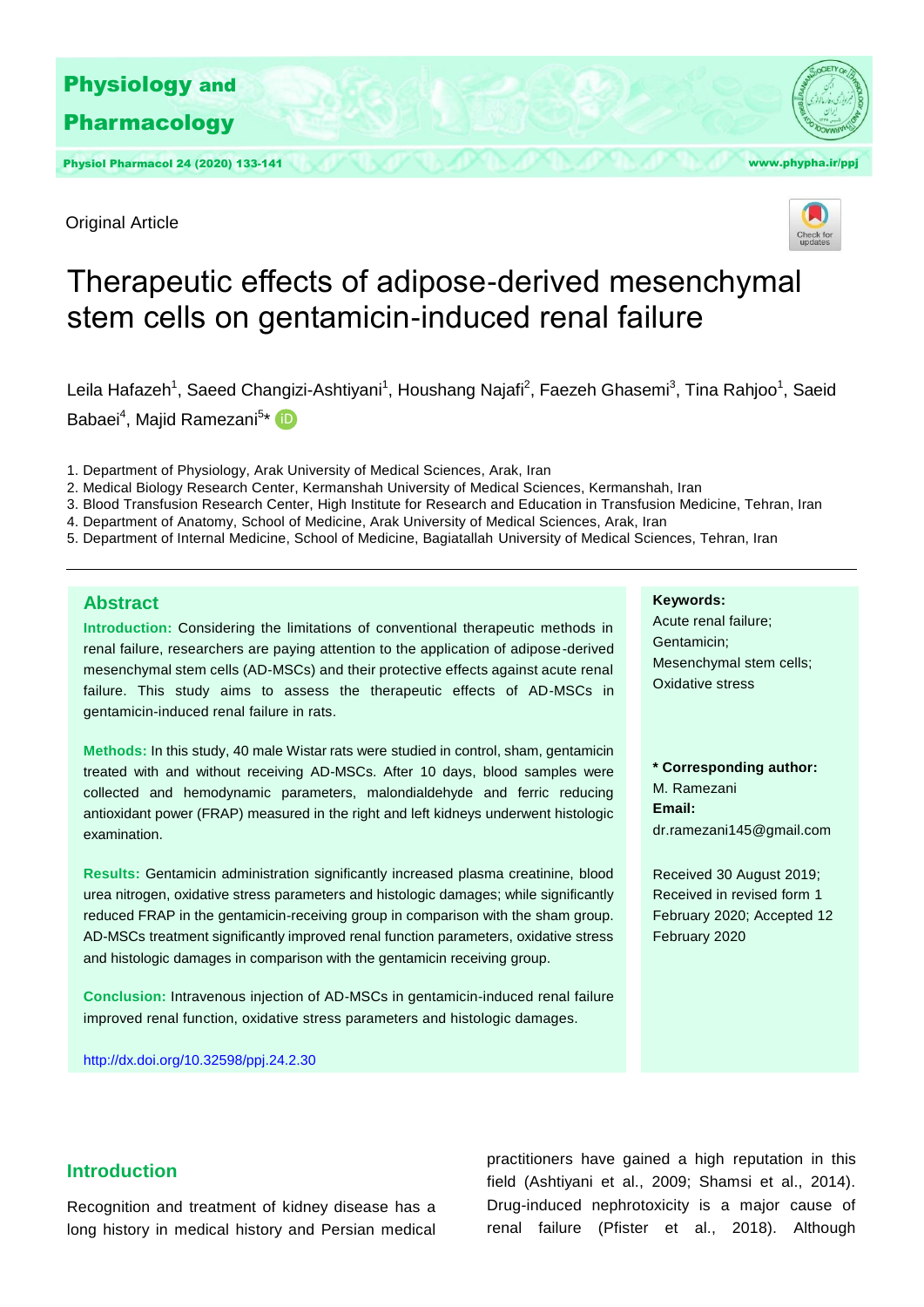gentamicin is a beneficial aminoglycoside antibiotic in the treatment of gram-negative bacterial infections, it may lead to renal failure in 10-20% of patients in the treatment course via increasing excretion rate in the proximal tubule (Silan et al., 2007; Ateşşahin et al., 2003). Gentamicin is a highly used aminoglycoside antibiotic whose usage has been limited due to nephrotoxicity side effect (Ali et al., 2011). Approximately 5% of gentamicin dosage remains in epithelial cells of segment 1 and 2 of proximal tubule after glomerular filtration. Higher concentrations are mainly observed in lysosomal vacuoles, Golgi body and endosome. This accumulation leads to functional and structural alterations and cytotoxicity of epithelial cells in kidney cortex, proximal and distal tubules and collecting ducts (Helal et al., 2018). Additionally, gentamicin binds to membrane phospholipids and results in phospholidosis via inhibition of phospholipase A1, A2 and C1 (Kuhad et al., 2006). In spite of the fact that the exact mechanism of gentamicin-induced renal failure is not clearly known, several studies have purposed different pathways including synthesis of reactive oxygen species (ROS) as well as reactive nitrogen species (RNS), suppression of antioxidant defense and activation of inflammatory processes which results in decreased renal blood flow, tubular necrosis, leukocyte infiltration, cell damage, reduced glomerular filtration rate (GFR) and renal dysfunction (Yarijani et al., 2016). Several evidences suggest the role of ROS in the pathogenesis of different renal diseases. ROS may cause cell damage by lipid peroxidation and DNA as well as protein destruction (Ateşşahin et al., 2003).

Conventional therapeutic methods for renal failure focus on removing the leading cause. However, these conventional methods are unable to treat the metabolic, endocrine and renal function disorders caused by cellular damage and cell loss (Pino et al., 2017). Despite using the most advanced techniques, renal transplant mortality is still high. Thus, it is vital to recognize definite causes of renal failure and develop novel therapeutic methods (Abedi et al., 2016). During the past decades, researchers eagerly tried to find new therapeutic approaches for the treatment of different kinds of renal failure. Mesenchymal stem cells (MSCs) therapy is a developing therapeutic method. Undifferentiated

mesenchymal stem cells have self-renewal ability and may differentiate to different mesenchymal and non-mesenchymal cell lines including bone, cartilage and adipose tissue (Tabatabaei Qomi and Sheykhhasan, 2017). Although bone marrow is the most common source of MSCs, these stem cells can be extracted from both adipose tissue and umbilical cord blood, all of which demonstrated promising results in repairing renal injuries (Liu et al., 2018). Based on previous studies, MSCs recover renal failure through secretion of a variety of immunomodulators, anti-apoptotic and antiinflammatory growth factors and cytokines (Bai et al., 2018).

Moreover, several studies have been conducted on cell therapy with extracted cells of different origins. Pengfei et al. study suggested that human umbilical cord blood mesenchymal stem cells show protective effects against gentamicin-induced renal failure through expression of IGF-1 (Liu et al., 2016). Also, Moghadasali et al. (2013) showed that MSCs repair renal tubules by cytokine secretion in gentamicininduced nephrotoxicity. Despite previous studies, the answer to several questions, including the effectiveness of AD-MSCs, number of needed cells, optimal injection timing and the exact mechanism of gentamicin-induced nephrotoxicity is not yet clear. Thus, this study is conducted to assess the efficacy of AD-MSC transplant in gentamicin-induced renal failure.

## **Materials and methods**

This experimental study was conducted on 40 male Wistar rats weighting 180-200g, purchased from laboratory animal center of Arak University of Medical Sciences. Current study is approved by research ethics committee of Arak University of Medical Sciences (Iran) with IR.ARAKMU.REC.1397.11 code and ethical codes of Health ministry were observed when working with laboratory animals. All animals were kept at 22-24°C temperature and 12 hours light and dark cycle with free access to standard food and water.

### **Experiment protocols and study groups**

Rats in this study were divided into 4 groups (n=10), including control group: no interventions (injection, anesthesia induction, or surgery) were performed in this group; sham group: in this group rats received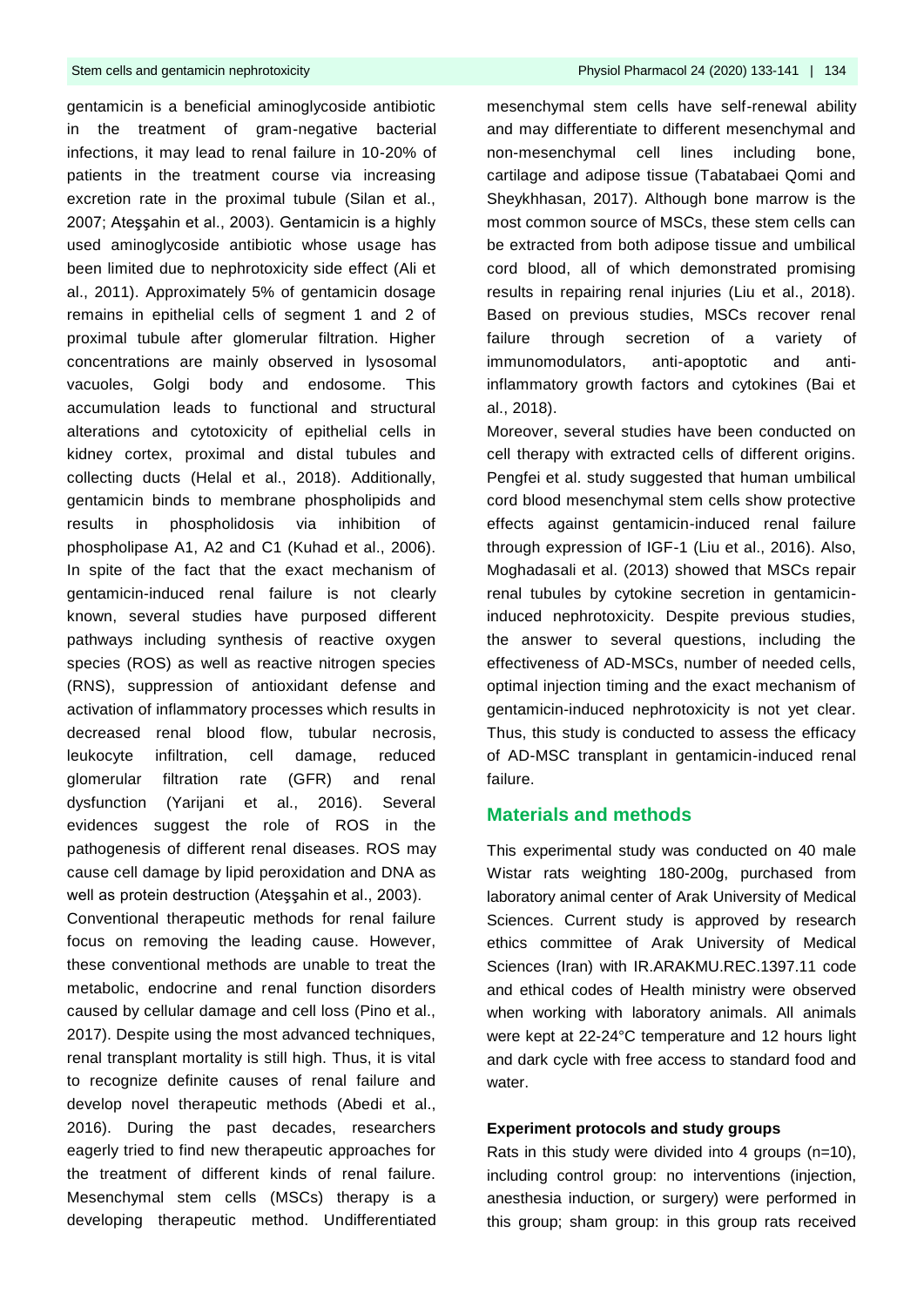intraperitoneal injection of 2ml normal saline for 7 days and received 0.5ml of normal saline from caudal vein 24 hours before the end of the course; gentamicin group: in this group rats received intraperitoneal injection of 100mg/kg gentamicin for 7 days and received 0.5ml of normal saline through caudal vein (Stojiljkovic et al*.*, 2012) 24 hours before the end of the course; and gentamicin+AD-MSC group: which received intraperitoneal injection of 100mg/kg gentamicin for 7 days and an intravenous dose of 1x10<sup>6</sup> AD-MSCs 24 hours before the end of the course.

#### **Isolation and recognition of AD-MSCs**

Two rats were anesthetized by IP injection of 60mg/kg ketamine Hydrochloride (Rotex Media, Trittau, Germany) and 6mg/kg xylene hydrochloride (Alfasan, Woerden, Netherlands) and a small adipose specimen was excised for culture. Then, the adipose specimen was immediately put in tubes containing sterile phosphate-buffered saline (PBS), 100IU/ml penicillin (Sigma-Aldrich, St. Louis, MO), and 100mg/ml streptomycin (Sigma-Aldrich, St. Louis, MO). Afterward, rats were sacrificed by intra-cardiac injection of potassium chloride. Adipose specimens were precisely cut into very tiny parts and rinsed with sterile PBS. Later, adipose particles were shaked and incubated in PBS containing 2mg/ml collagenase (Sigma-Aldrich) for 90min at 37°C (Ghorbani et al., 2014). Purified tissue was centrifuged at 2000 rpm for 5min and adipose tissue layer was extracted. Stromal vascular cells were twice rinsed with PBS and then suspended in Dulbecco's Modified Eagle's medium (DMEM; Gibco Waltham, MA) which contained fetal bovine serum (FBS; Gibco), 100IU/ml penicillin and 100µg/ml streptomycin. Cells were placed in a 25  $cm<sup>2</sup>$ flask and cultured in 5%  $CO<sub>2</sub>$  atmosphere at 37°C. Non-adherent cells were removed by culture medium exchange and adherent cells were distributed with 3 passages.

To determine the presence of AD-MSCs, the level of biomarkers was evaluated using fluorescenceactivated cell sorting (FACS). These cells were incubated for 20min at 4°C in a dark room with the following antibodies: (NB 100-65543PE; No-vus Biologicals) CD 90-phycoerythrin (PE)T ،CD 29 fluorescein isothiocyanate (FITC,BD561796); BD-Biosciences, Franklin Lakes, CD 45-FIT (bs-4819 R; Bioss), CD34b-PE (ABIN671373) antibodies. Control isotype antibodies were purchased from Santa Cruz biotechnology (Dallas, TX). After being rinsed with PBS, cells were suspended again in PBS contains 500μl of 2% FBS and analyzed with flow cytometry analysis. A minimum of  $1 \times 10^4$  stem cells were required for the analysis of each sample (Hoseini et al*.*, 2017).

#### **Measurement of biochemical parameters**

At the end of 10-day course of experiment, rats were anesthetized for blood sampling to measure blood urea nitrogen (BUN) and plasma creatinine. For oxidative stress assessment, malondialdehyde (MDA) was measured to determine the level of phospholipids peroxidation in renal tissue. Moreover, total tissue anti-oxidant power was assessed by ferric reducing antioxidant power (FRAP) measurement (Azarkish et al*.*, 2017; Moosavi et al*.*, 2011). Because the FRAP assay is inexpensive, reagents are simple to prepare, results are highly reproducible and the procedure is straightforward and speedy, it is very useful and common test (Benzie and Strain, 1996). For this purpose, firstly FRAP solution containing 300mmol/l acetate buffer (pH=3.6), 10Mm 2,4,6- Tris(2-pyridyl)-s-triazine solution in hydrochloric acid (40mmlol/l), ferric chloride solution (2mmol/l) were prepared. Iron sulfate heptahydrate  $(FeSO<sub>4</sub>.7H<sub>2</sub>O)$ was used as standard curve. After preparation of solution, 1.5ml of the solution was added to test tube which reached 37°C after placing tissue sample or standard. Then, its absorption was measured at 593nm wavelength. FARP level was reported in μmol/l (Mahmoudzadeh et al*.*, 2017). To determine MDA level, kidney tissue was homogenized in PBS. Then 20% acetic acid, 0.8% thiobarbituric and 8.1% sodium dodecyl sulfate were added to test tubes containing tissue sample or standard and heated for 60min at 95°C. Then, the pink complex was extracted by N-butanol and the optical absorbance was measured at 532nm of wavelength by spectrophotometer (Jane way model). Results were reported in nmol/l (Mahmoudzadeh et al., 2017).

#### **Histologic examination method**

For assessment of kidney histopathologic damages, hematoxylin-eosin stained sections were prepared and kidney cortex, external and internal medulla were separately examined using light microscopy. Histopathologic damages were graded in terms of bowman capsule enlargement, cellular necrosis,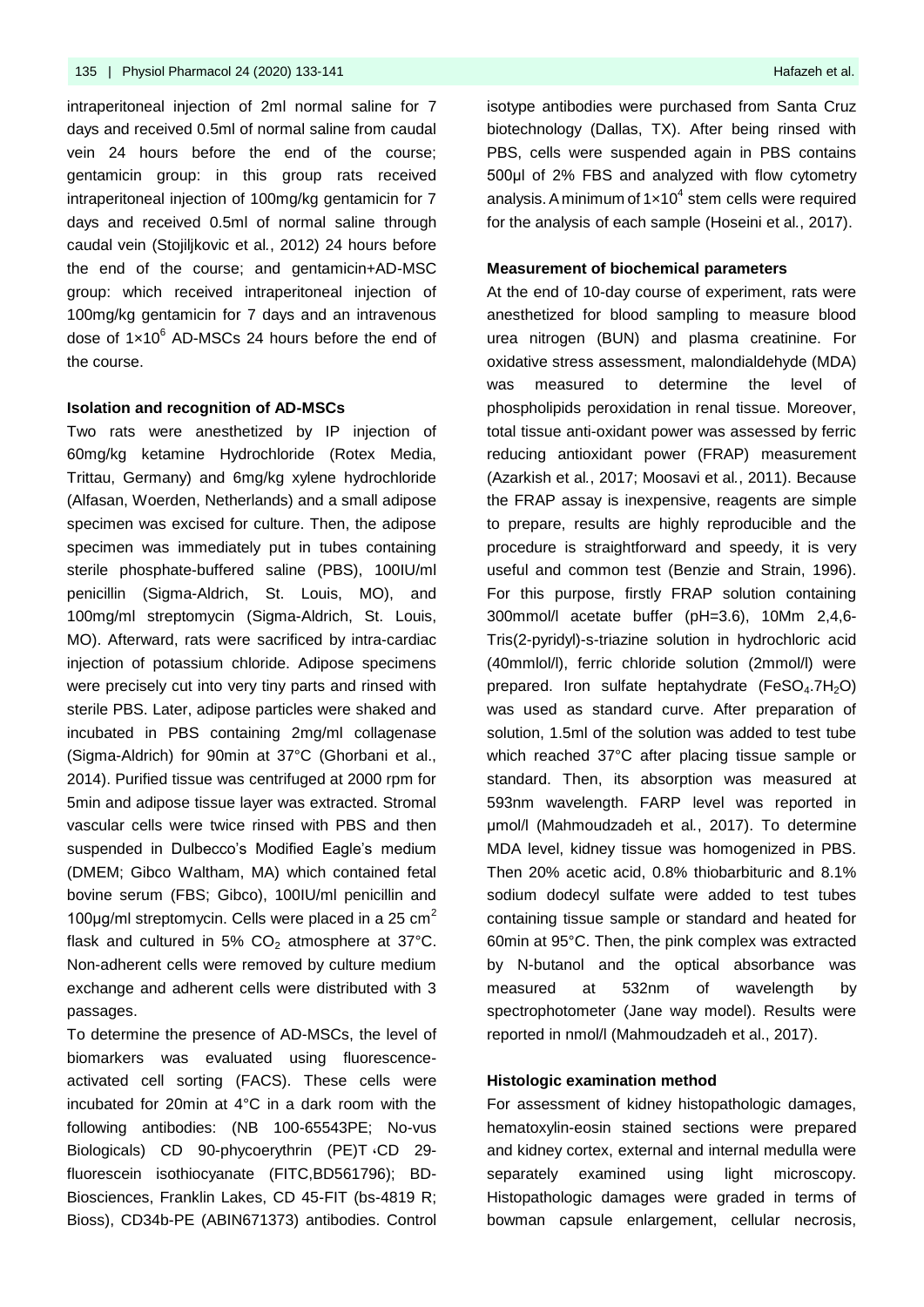vascular congestion and formation of protein casts in tubular lumens. Rats with highest bowmen capsule enlargement in comparison with sham group were considered as 100% and the bowman capsule enlargement of other rats were determined by comparison. It is noteworthy that in each section the bowman capsule of ten large glomeruli were measured with scaled eyepiece lens and the averaged values was considered as the size of bowman capsule of the rat. Other alterations such as cellular necrosis, vascular congestion and formation of intratubular protein casts were calculated as the percentage of the involved area. Cells whose nucleus and cytoplasm were separated with a definite border from the epithelium and shed to the tubules were considered as the necrotic cells. Then, these percentages were graded as follows: no damage, 0; 1-20% damage, 1; 21-40%, 2; 41-60% damage, 3; 61-80% damage, 4; and 81-100% damage, 5. Lastly, scale of all histopathologic damages was calculated by summing up all damage grades which was used for data analysis (Najafi et al*.*, 2015).

#### **Statistical analysis**

SPSS version 18 was used for statistical data analysis. One-way ANOVA and Duncan post hoc tests were used to determine significance. Exact *P*value was calculated by LSD test. Non-parametric data were analyzed using Kruskal-Wallis and Mann-Witney tests. Data were reported as mean±SEM and *P*<0.05 was considered as significant.

### **Results**

Renal hemodynamic parameters including creatinine and BUN significantly increased after gentamicin injection for 7 consecutive days in comparison with sham group (*P*<0.001). AD-MSC treatment significantly reduced BUN compared with gentamicin group (*P*<0.01), yet a significant difference in comparison with sham group was observed (*P*<0.001). Although, AD-MSC treatment reduced plasma creatinine level in comparison with gentamicin group, the difference was not significant, while a significant difference was observed when compared to sham group (Table 1).

**Table 1:** Effect of AD-MSC administration on gentamicin induced changes in creatinine and BUN in different groups.

| Parameter                                            | Control          | Sham             | GM+NS                    | GM +AD-MSC                 |
|------------------------------------------------------|------------------|------------------|--------------------------|----------------------------|
| Plasma creatinine,<br>(mg/dl)                        | $0.52 \pm 0.014$ | $0.56 \pm 0.02$  | $1.31 \pm 0.11$<br>$***$ | $1.2 \pm 0.05$<br>$***$    |
| <b>Blood Urea Nitrogen</b><br>(mg/dl)                | $23.6 \pm 1.65$  | $25.4 \pm 0.071$ | $53.9 \pm 3.04$<br>$***$ | $42.5 \pm 3.28$<br>$++***$ |
| $***$<br>$Dz$ 0.01 in comparison with the sham aroun |                  |                  |                          |                            |

on with the sham group.

 $<sup>††</sup>P<0.01$  in comparison with the GM+NS group.</sup>

| Table 2: Effect of AD-MSC administration on gentamicin induced histologic damages in different groups. |  |  |
|--------------------------------------------------------------------------------------------------------|--|--|
|                                                                                                        |  |  |

| <b>Histopathologic damages</b>      |                                   | <b>Study groups</b> |             |       |            |
|-------------------------------------|-----------------------------------|---------------------|-------------|-------|------------|
|                                     |                                   | Control             | sham        | GM+NS | GM +AD-MSC |
| Cortex                              | Bowman capsule enlargement        | 0                   | 0           | 0.15  | 0.11       |
|                                     | Proximal tubal damage             | $\mathbf 0$         | $\mathbf 0$ | 2.64  | 2.14       |
|                                     | Henle Ascending thick limb damage | $\mathbf 0$         | $\mathbf 0$ | 2.16  | 1.11       |
| External Medulla                    | Pars Recta damage                 | $\Omega$            | $\Omega$    | 2.38  | 2          |
|                                     | Henle Ascending thick limb damage | $\mathbf 0$         | $\Omega$    | 2.83  | 1.98       |
|                                     | Vascular congestion               | $\Omega$            | $\Omega$    | 1.07  | 0.78       |
|                                     | Tubular protein cast              | $\Omega$            | $\Omega$    | 2.31  | 2.26       |
| Internal Medulla                    | Vascular congestion               | $\Omega$            | $\Omega$    | 0.98  | 0.53       |
|                                     | Tubular protein cast              | $\Omega$            | $\Omega$    | 2.76  | 2.12       |
| Total histopathologic damage degree |                                   | 0                   | $\bf{0}$    | 17.28 | $13.03***$ |
|                                     |                                   |                     |             |       |            |

 $\sim$  0.001 in comparison with the sham group.

 $^\dagger$ p<0.05 in comparison with the GM+NS group.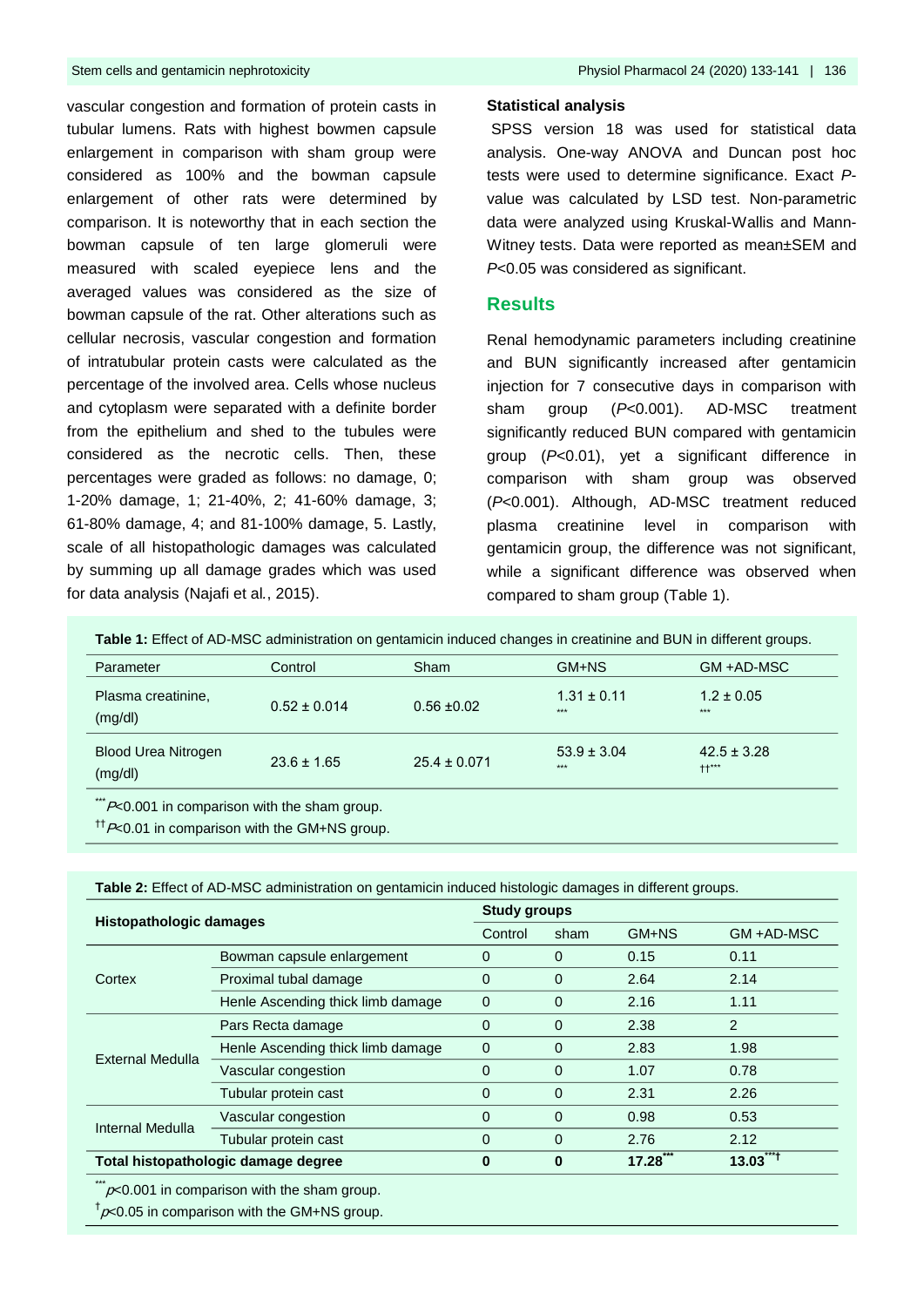

**Fig.1.** A) Renal tissue lipid peroxidation level (MDA) and B) total antioxidant capacity (FRAP) in different group. As it can be seen treatment by AD-MSC leads to decrease of oxidative stress (MDA) and increase of FRAP of renal tissue.  $P<sub>0.01</sub>$ ,  $P<sub>0.001</sub>$  in comparison with the sham group.  $^{ttt}P<0.001$  in comparison with the gentamicin group.

Moreover, gentamicin injection resulted in significant MDA level increment and FRAP level decrement in gentamicin group in comparison with sham one (*P*<0.01). After treatment with AD-MSC, MDA level decreased in comparison with gentamicin group (*P*<0.001) and FRAP increased (*P*<0.001). Yet, results showed a significant difference in MDA value (*P*<0.01) and FRAP value (*P*<0.001) in treated group compared with sham group (Fig. 1).

In this study, IP gentamicin injection caused damage to kidney medulla and cortex including bowman space enlargement, proximal tubule damage, thick ascending limb of Henle damage, vascular congestion and formation of intratubular casts in comparison with sham group (Fig. 2 and table 2). Generally, tissue damage grade was 17.28 in gentamicin receiving group which was significantly reduced to 13.03 following AD-MSC treatment (Table 2).

### **Discussion**

Nephrotoxicity is among the common clinical complications of aminoglycosides. Current study evaluated the efficacy of AD-MSC treatment in gentamicin-induced nephrotoxicity. Results of present study suggested relative recovery of hemodynamic parameters, oxidative stress and histological damages in the group treated with AD-MSC in comparison with gentamicin receiving group.

Gentamicin is not metabolized in human body, yet it is excreted by glomerular filtration or reabsorbed by proximal tubule cells (Kuhad et al., 2006). Tubular damage caused by GM disturbs water and electrolyte reabsorption and increases their transportation to distal tubule stimulating tubuloglomerular feedback (TGF) which finally reduces GFR. Also, glomerular exposure to gentamicin induces contraction of mesenchymal cells and reduction of filtration coefficient (K*f*) which leads to reduced GFR (Lopez-Novoa et al*.*, 2011); consequently, plasma creatinine and BUN increases.

In this study, gentamicin administration for 7 consecutive days resulted in renal failure which was demonstrated with significant increment of creatinine and BUN in compression with sham group. Nevertheless, creatinine and BUN levels reduced after AD-MSC treatment compared to gentamicin group. Previous studies have proved that MSCs contain high levels of vasodilator factors. Thus, MSCs may have dilated renal vessels which increased GFR and thus reduced creatinine and BUN (Abedi et al., 2016). Liu et al. (2016) showed the effective role of umbilical cord blood derived mesenchymal stem cells in reducing creatinine and BUN in gentamicininduced renal failure. They stated that stem cells may have exerted their effect in renal failure recovery by expression of IGF-1.

Oxidative stress is the other mechanism through which gentamicin induces nephrotoxicity. Gentamicin induces ROS including superoxide anion, hydrogen peroxide, hydroxyl radicals and RNS (Abdelrahman, 2018; Nasri and Rafieian-Kopaei, 2013). In addition, it is demonstrated that gentamicin induces the expression of inducible nitric oxide (NO) synthase which increases NO synthesis (Lopez-Novoa et al., 2011). Increased NO level reacts with superoxide anion which forms peroxynitrite leading to nitrosative stress and cytotoxicity (Lopez-Novoa et al., 2011).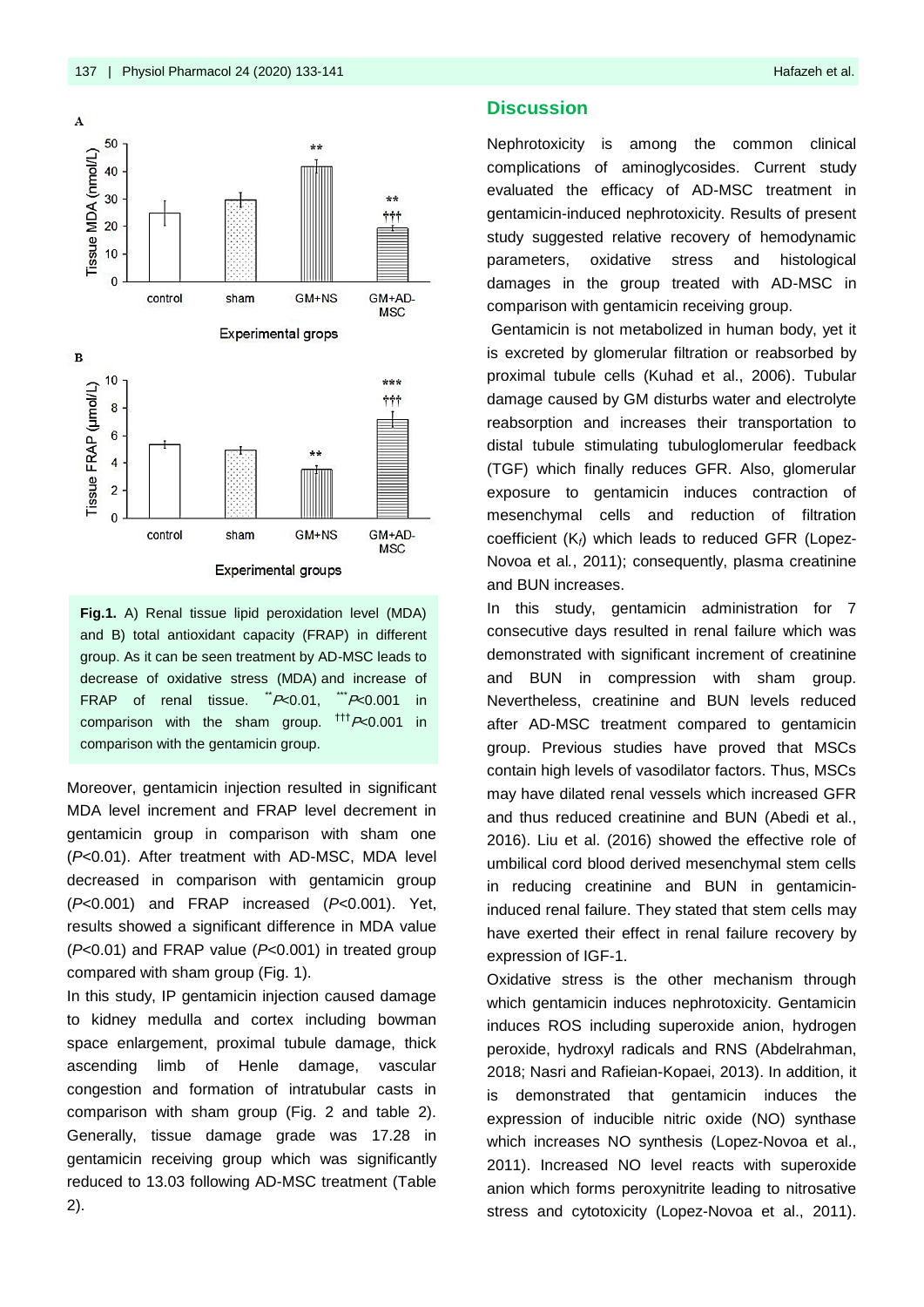

**Fig.2.** Representing histopathologic alterations in the kidney of rats following gentamicin administration and AD-MSC treatment. Cross-sectional view of the kidneys to indicate the Bowman's space (BS) enlargement and the necrosis of the cells (NS) in groups A) without any intervention (control), B) the normal saline received (sham), C) gentamicin and normal saline received, and D) gentamicin and adipose mesenchymal stem cells. The arrow points to formation of casts in tubules. (Haematoxylin-Eosin, 400 x magnification).

Oxidative stress leads to formation of numerous vasoconstrictor mediators which can directly affect renal function through renal vessels constriction and GFR reduction (Kuhad et al., 2006). MDA which is formed by membrane phospholipid peroxidation by reactive species is an indicator of oxidative stress. In this study, gentamicin administration significantly increased MDA in gentamicin receiving group in comparison with sham group; AD-MSCs injection reduced MDA level in treated group in comparison with gentamicin group. Mesenchymal stem cells are promising cellular resources for restorative treatments which are beneficial in the treatment of histological damages caused by oxidative stress (Benameur et al*.*, 2015). Results of Valle-Prieto and Conget (2010) study indicated that MSCs are highly resistant to oxidative induced cell death which is attributed to low levels of ROS, continuous expression of enzymes required for oxidative stress management and high levels of glutathione

#### peroxidase.

Furthermore, many studies have showed that role of MSCs in maintain antioxidant balance (Wojtas et al*.*, 2017; Zhang et al*.*, 2016). Vanella et al. (2012) showed that heme oxygenase-1 is expressed in MSCs structure which brings a strong antioxidant capacity through inhibition of superoxide anion synthesis. Also, FRAP assay is an easy technique to evaluate the total antioxidant status of biological samples (Golshan et al*.*, 2017). Similarly, in this study, FRAP level of kidney tissue increased after AD-MSC treatment which is determined by increased FRAP level in treated group in comparison with gentamicin group.

In this study, gentamicin injection caused histologic damages such as bowman space enlargement, vascular congestion, proximal tubular damage and formation of intratubular proteinaceous casts in kidney cortex and medulla in gentamicin receiving group in comparison with sham group. In some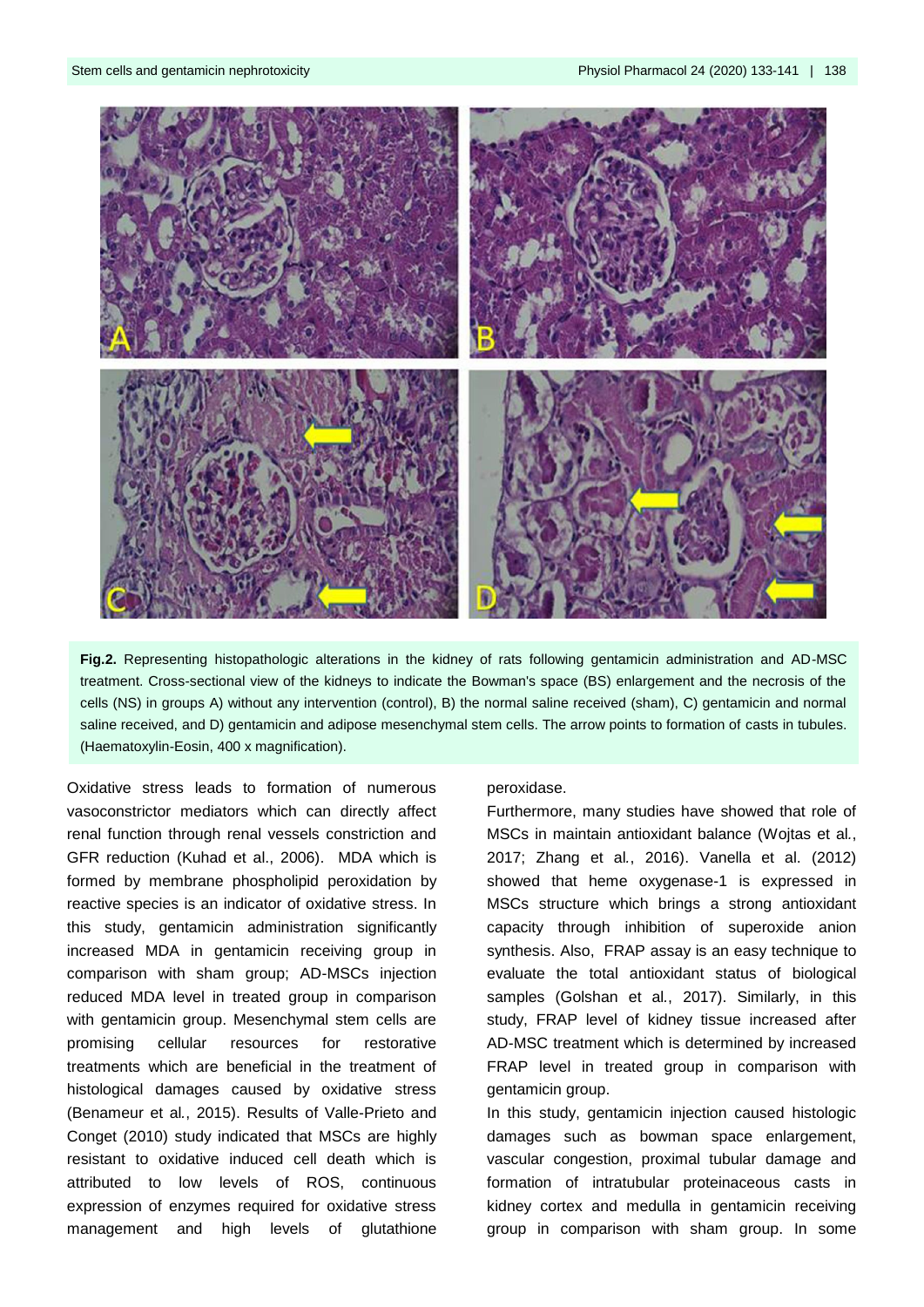studies, it is observed that growth factor administration before and after renal damage leads to histological recovery in animal models which may occur due to their anti-apoptotic effects (Wise and Ricardo, 2012). Mesenchymal stem cells activate phosphatidylinositol protein kinase B pathway which phosphorylates and deactivates apoptotic factors and improve tubular epithelial cells recovery (Sanz et al*.*, 2008). In the present study, AD-MSC treatment reduced histologic damages in the treated group compared with gentamicin group. Similarly, Abedi et al. (2016) showed the recovering role of MSCs on histologic damages in gentamicin-induced renal failure via expression of growth factors. Likewise, AD-MSCs may cause histologic damage recovery by secretion of multiple growth factors which further studies are required to fully understand their mechanism of action.

## **Conclusion**

The results of present study showed that AD-MSCs treatment improved gentamicin-induced renal failure, oxidative stress and histologic damages in animal model. Probably, AD-MSCs are involved in renal tissue repair via paracrine pathways, which requires further studies.

## **Acknowledgments**

The authors acknowledge the Research Council of Arak University, Arak, Iran, for the financial support of this study (grant No# 3060).

# **Conflict of interest**

There is no conflict of interest.

## **References**

- Abdelrahman R. Protective effect of apocynin against gentamicin-induced nephrotoxicity in rats. Hum Exp Toxicol 2018; 37: 27-37. [https://doi.org/](https://doi.org/10.1177/0960327116689716) [10.1177/0960327116689716](https://doi.org/10.1177/0960327116689716)
- Abedi A, Azarnia M, Jamali Zahvarehy M, Foroutan T, Golestani S. Effect of different times of intraperitoneal injections of human bone marrow mesenchymal stem cell conditioned medium on gentamicin-induced acute kidney injury. Urol J 2016; 13: 2707-16.
- Ali BH, Al Za'abi M, Blunden G, Nemmar A. Experimental gentamicin nephrotoxicity and agents that modify it: a mini-review of recent

research. Basic Clin Pharmacol Toxicol 2011; 109: 225-32. https://doi.org/10.1111/j.1742- 7843.2011.00728.x

- Ateşşahin A, Karahan I, Yilmaz S, Çeribaşi AO, Princci I. The effect of manganese chloride on gentamicin-induced nephrotoxicity in rats. Pharmacol Res 2003; 48: 637-42. https://doi.org/10.1016/S1043-6618(03)00227-5
- Azarkish F, Hashemi K, Talebi A, Kamalinejad M, Soltani N, Pouladian N. Effect of the administration of solanum nigrum fruit on prevention of diabetic nephropathy in streptozotocin-induced diabetic rats. Pharmacognosy Res 2017; 9: 325-332. https://doi.org/10.4103/pr.pr\_47\_17
- Bai M, Zhang L, Fu B, Bai J, Zhang Y, Cai G, et al. IL-17A improves the efficacy of mesenchymal stem cells in ischemic-reperfusion renal injury by increasing Treg percentages by the COX-2/PGE2 pathway. Kidney Int 2018; 93: 814-825. https://doi.org/10.1016/j.kint.2017.08.030
- Benameur L, Charif N, Li Y, Stoltz JF, de Isla N. Toward an understanding of mechanism of aginginduced oxidative stress in human mesenchymal stem cells. Biomed Mater Eng 2015; 25: 41-6. https://doi.org/10.3233/BME-141247
- Benzie IF, Strain JJ. The ferric reducing ability of plasma (FRAP) as a measure of "antioxidant power": the FRAP assay. Anal Biochem 1996; 239: 70-6. https://doi.org/10.1006/abio.1996.0292
- Changizi -Ashtiyani S, Zarei A, Elahipour M. Innovations and discoveries of jorjani in medicine. J Med Ethics Hist Med 2009; 2: 16.
- Ghorbani A, Feizpour A, Hashemzahi M, Gholami L, Hosseini M, Soukhtanloo M, et al. The effect of adipose derived stromal cells on oxidative stress level, lung emphysema and white blood cells of guinea pigs model of chronic obstructive pulmonary disease. Daru 2014; 22: 26-38. https://doi.org/10.1186/2008-2231-22-26
- Golshan A, Hayatdavoudi P, Hadjzadeh MA, Khajavi Rad A, Mohamadian Roshan N, Abbasnezhad A, et al. Kidney stone formation and antioxidant effects of Cynodon dactylon decoction in male Wistar rats. Avicenna J Phytomed 2017; 7: 180- 190.
- Helal MG, Zaki M, Said E. Nephroprotective effect of saxagliptin against gentamicin-induced nephrotoxicity, emphasis on anti-oxidant, antiinflammatory and anti-apoptic effects. Life Sci 2018; 208: 64-71. https://doi.org/10.1016/j.lfs. 2018.07.021

Hoseini SJ, Ghazavi H, Forouzanfar F, Mashkani B,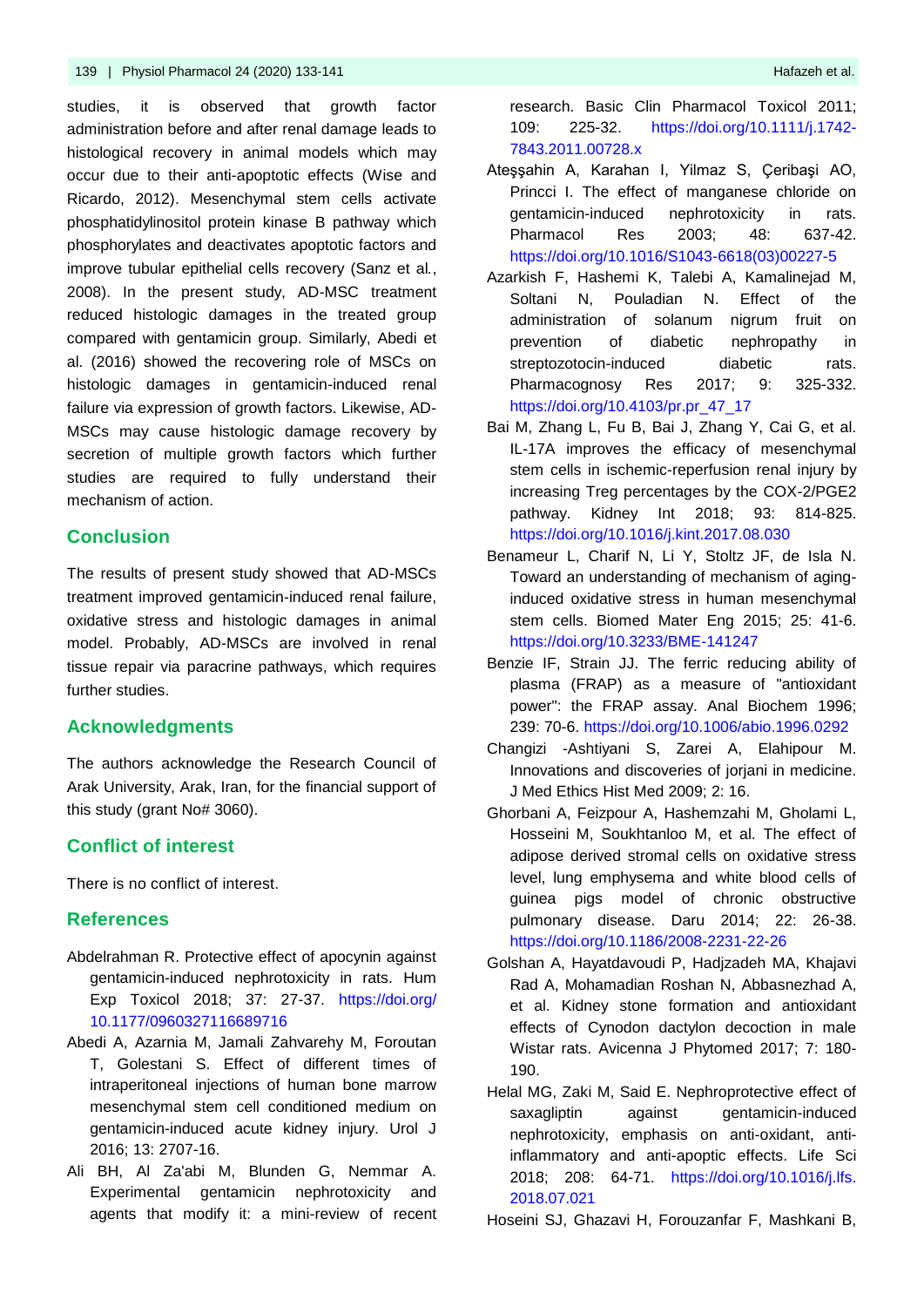Ghorbani A, Mahdipour E, et al. Fibroblast growth factor 1-transfected adipose-derived mesenchymal stem cells promote angiogenic proliferation. DNA Cell Biol 2017; 36: 401-412. https://doi.org/ 10.1089/dna.2016.3546

- Kuhad A, Tirkey N, Pilkhwal S, Chopra K. Effect of Spirulina, a blue green algae, on gentamicin‐ induced oxidative stress and renal dysfunction in rats. Fundam Clin Pharmacol 2006; 20: 121-8. <https://doi.org/10.1111/j.1472-8206.2006.00396.x>
- Liu B, Ding F, Hu D, Zhou Y, Long C, Shen L, et al. Human umbilical cord mesenchymal stem cell conditioned medium attenuates renal fibrosis by reducing inflammation and epithelial-tomesenchymal transition via the TLR4/NF-kB signaling pathway in vivo and in vitro. Stem Cell Res Ther 2018; 9: 7. https://doi.org/10.1186/ s13287-017-0760-6
- Liu P, Feng Y, Dong D, Liu X, Chen Y, Wang Y, Zhou Y. Enhanced renoprotective effect of IGF-1 modified human umbilical cord-derived mesenchymal stem cells on gentamicin-induced acute kidney injury. Sci Rep 2016; 6: 20287. https://doi.org/10.1038/srep20287
- Lopez-Novoa JM, Quiros Y, Vicente L, Morales AI, Lopez-Hernandez FJ. New insights into the mechanism of aminoglycoside nephrotoxicity: an integrative point of view. Kidney Int 2011; 79: 33- 45. https://doi.org/10.1038/ki.2010.337
- Mahmoudzadeh L, Najafi H, Ashtiyani SC, Yarijani ZM. Anti-inflammatory and protective effects of saffron extract in ischaemia/reperfusion-induced acute kidney injury. Nephrology 2017; 22: 748- 754. https://doi.org/10.1111/nep.12849
- Moghadasali R, Mutsaers HA, Azarnia M, Aghdami N, Baharvand H, Torensma tR, et al. Mesenchymal stem cell-conditioned medium accelerates regeneration of human renal proximal tubule epithelial cells after gentamicin toxicity. Exp Toxicol Pathol 2013; 65: 595-600. https://doi.org/ 10.1016/j.etp.2012.06.002
- Moosavi SM, Changizi -Ashtiyani S, Hosseinkhani S. L‐carnitine improves oxidative stress and suppressed energy metabolism but not renal dysfunction following release of acute unilateral ureteral obstruction in rat. Neurourol Urodyn 2011; 30: 480-7. https://doi.org/10.1002/nau.21035
- Najafi H, Changizi -Ashtiyani S, Madani SH, Fakhri S, Yarijani ZM, Hazem M. Therapeutic effects of curcumin on renal tissue damages induced by ischemia reperfusion in rat. Koomesh 2015; 16: 273-281.
- Nasri H, Rafieian-Kopaei M. Tubular kidney

protection by antioxidants. Iran J Public Health 2013; 42: 1194-6.

- Pfister F, Büttner-Herold M, Amann K. (Immuno) Pathology of drug side effects in the kidney. Pathologe 2018; 39: 576-582. https://doi.org/ 10.1007/s00292-018-0475-1
- Pino CJ, Westover AJ, Buffington DA, Humes HD. Bioengineered renal cell therapy device for clinical translation. ASAIO J 2017; 63: 305-315. https://doi.org/10.1097/MAT.0000000000000485
- Sanz AB, Santamaría B, Ruiz-Ortega M, Egido J, Ortiz A. Mechanisms of renal apoptosis in health and disease. J Am Soc Nephrol 2008; 19: 1634- 42. https://doi.org/10.1681/ASN.2007121336
- Silan C, Uzun O, Comunoglu NU, Gokçen S, Bedirhan S, Cengiz M. Gentamicin-induced nephrotoxicity in rats ameliorated and healing effects of resveratrol. Biol Pharm Bull 2007; 30: 79-83. https://doi.org/10.1248/bpb.30.79
- Shamsi M, Haghverdi F, Changizi-Ashtiyani S. A brief review of Rhazes, Avicenna, and Jorjani's views on diagnosis of diseases through urine examination. Iran J Kidney Dis 2014; 8: 278-8.
- Stojiljkovic N, Stoiljkovic M, Randjelovic P, Veljkovic S, Mihailovic D. Cytoprotective effect of vitamin C against gentamicin-induced acute kidney injury in rats. Exp Toxicol Pathol 2012; 64: 69-74. <https://doi.org/10.1016/j.etp.2010.06.008>
- Tabatabaei Qomi R, Sheykhhasan M. Adiposederived stromal cell in regenerative medicine: a review. World J Stem Cells 2017; 9: 107-117. <https://doi.org/10.4252/wjsc.v9.i8.107>
- Valle-Prieto A, Conget PA. Human mesenchymal stem cells efficiently manage oxidative stress. Stem Cells Dev 2010; 19: 1885-93. https://doi.org/10.1089/scd.2010.0093
- Vanella L, Sanford C, Kim DH, Abraham NG, Ebraheim N. Oxidative stress and heme oxygenase-1 regulated human mesenchymal stem cells differentiation. Int J Hypertens 2012; 2012: 890671. https://doi.org/10.1155/2012/ 890671
- Wise AF, Ricardo SD. Mesenchymal stem cells in kidney inflammation and repair. Nephrology 2012; 17: 1-10. https://doi.org/10.1111/j.1440-1797. 2011.01501.x
- Wojtas E, Zachwieja A, Zwyrzykowska A, Kupczynski R, Marycz K. The application of mesenchymal progenitor stem cells for the reduction of oxidative stress in animals. Turk J Biol 2017; 41: 12-19. https://doi.org/10.3906/biy-1603-13
- Yarijani ZM, Najafi H, Madani SH. Protective effect of crocin on gentamicin-induced nephrotoxicity in